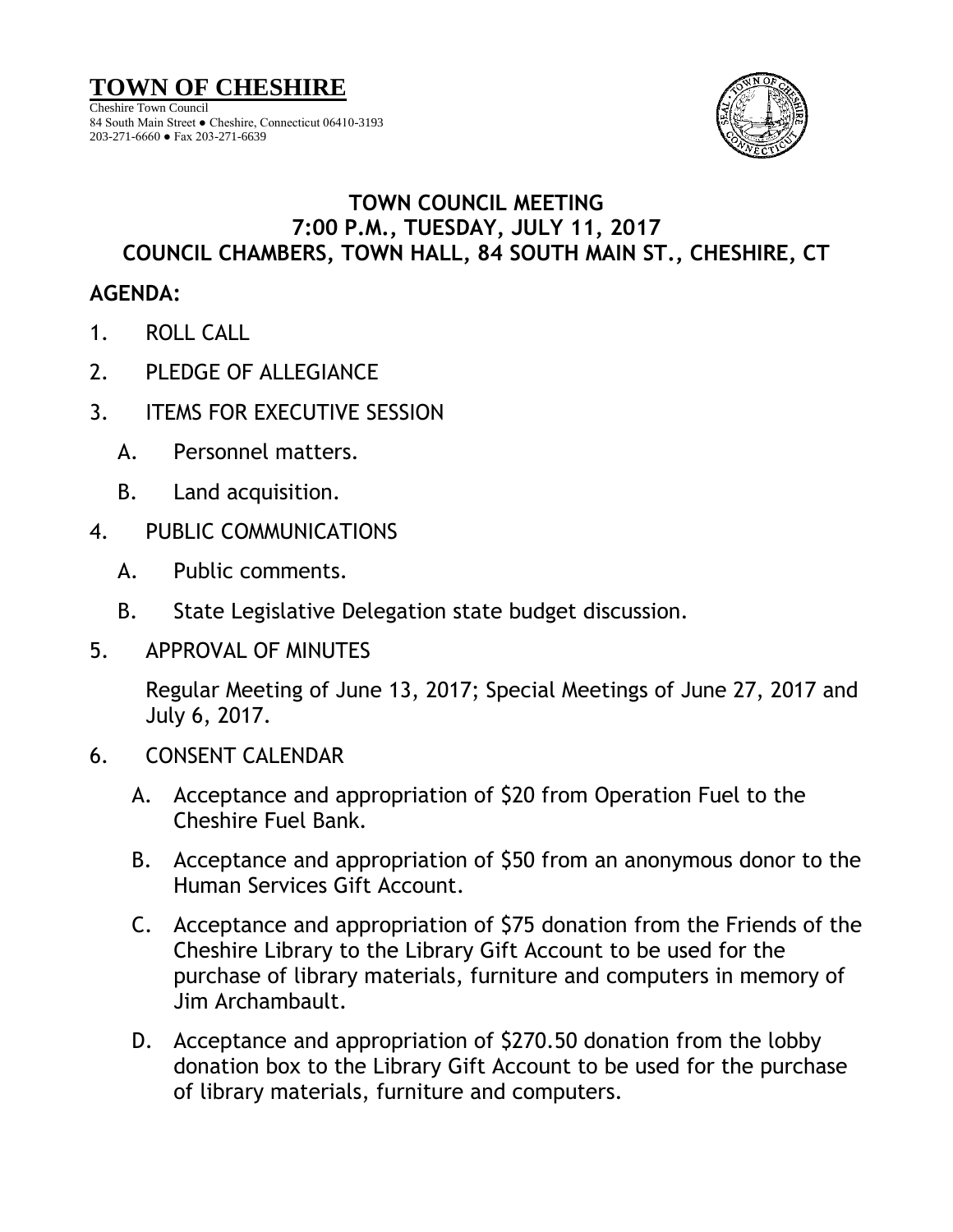- E. Acceptance and appropriation of \$100 donation from Ellen Bartley in memory of Nancy Bates to the Library Gift Account to be used for the purchase of library materials, furniture and computers.
- F. Acceptance and appropriation of \$200 donation from the Cheshire Lions Club to the Library Gift Account to be used for the purchase of library materials, furniture and computers.
- G. Acceptance and appropriation of \$200 donation from Thomas Clark in memory of Marilyn Gaudet to the Library Gift Account to be used for the purchase of library materials, furniture and computers.
- H. Acceptance and appropriation of \$25 donation from Jennifer Tanger-King to the Library Gift Account to be used for the purchase of library materials, furniture and computers.
- I. Acceptance and appropriation of \$100 donation from Bob and Leslie West in memory of John Kozma to the Library Gift Account to be used for the purchase of library materials, furniture and computers.
- J. Acceptance and appropriation of \$2,000 from the Connecticut State Library, Library Services and Technology Grant of which \$1,300 will be used for the purchase of library supplies and \$700 for software in the Children's Department.
- K. Acceptance and appropriation of a \$7,500 grant from the Mari Hall Family Foundation to be used for the summer 2017 Therapeutic Recreation Summer Camp.
- 7. ITEMS REMOVED FROM CONSENT CALENDAR
- 8. OLD BUSINESS
	- A. Amendments to Assistant Highway/Public Grounds Superintendent job description reflecting the FY 17-18 adopted budget.
- 9. NEW BUSINESS
	- A. Call for public hearing on the proposed Fiscal Year 2017-2018 Five Year Capital Expenditure Plan and Annual Capital Expenditure Budget.
	- B. Discussion of Charter Revision Draft Report.
	- C. Discussion re: naming of former Dime Savings Bank property.
	- D. Approval of Chamber of Commerce Fall Festival fireworks.